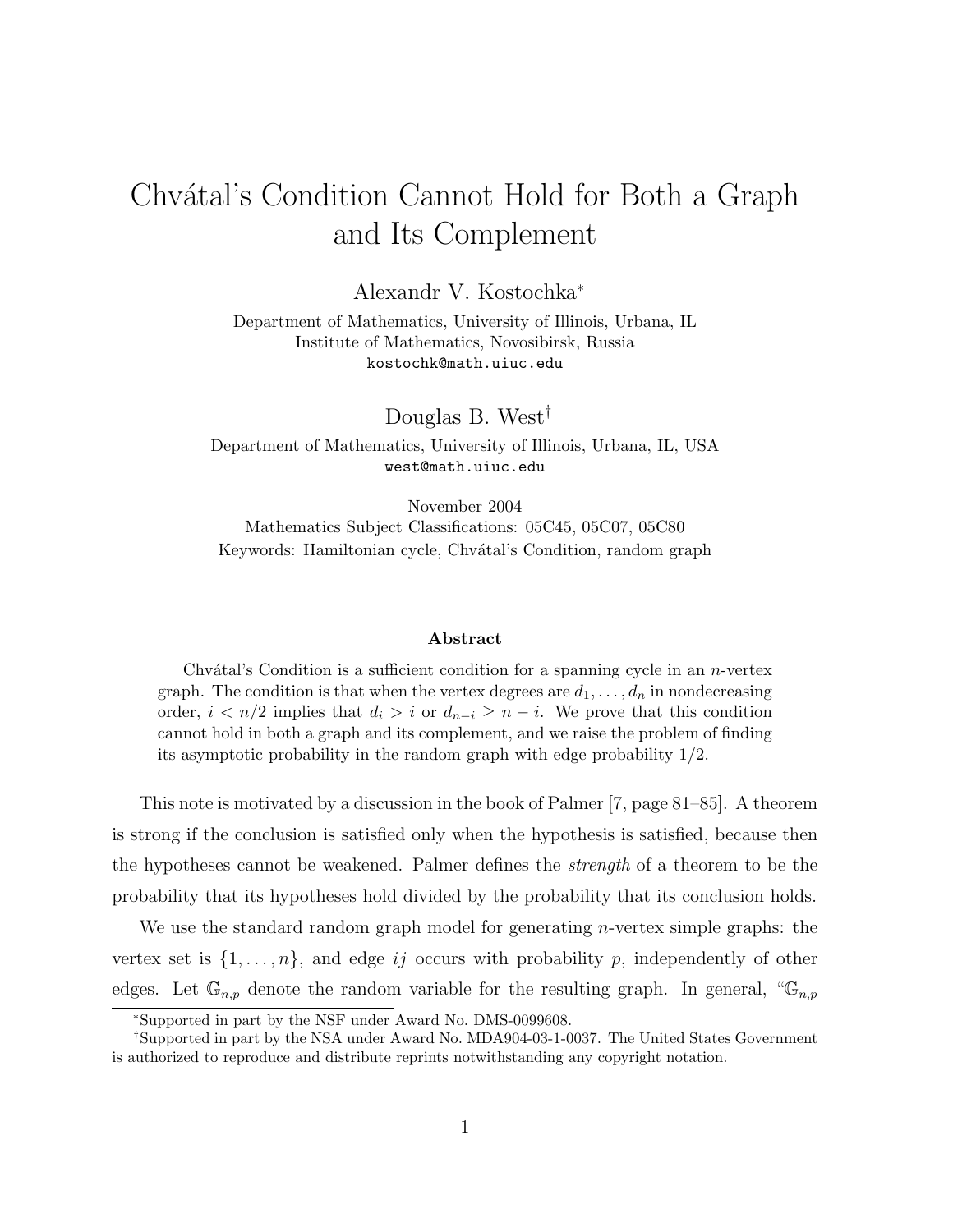almost always satisfies Q" means that the probability of  $\mathbb{G}_{n,p}$  satisfying Q tends to 1 as  $n \to \infty$ . We restrict our attention to constant p.

A graph is *Hamiltonian* if it has a spanning cycle. When p is constant,  $\mathbb{G}_{n,p}$  is almost always Hamiltonian. Dirac  $\lvert 3 \rvert$  proved that an *n*-vertex graph is Hamiltonian when every vertex degree is at least  $n/2$ . When  $p > 1/2$ , this condition holds almost always; when  $p \leq 1/2$ , it fails almost always. Hence the asymptotic strength of Dirac's Theorem is 0 when  $p \leq 1/2$ . Ore [6] proved the stronger theorem that an *n*-vertex graph is Hamiltonian when the degrees of any two nonadjacent vertices sum to at least  $n$ . The asymptotic strength of Ore's Theorem also is 0 when  $p \leq 1/2$ .

The strongest possible result using the degree list alone is that of Chv $\alpha$ tal [2]. Chv $\alpha$ tal proved that if the vertex degrees of an *n*-vertex graph are  $d_1, \ldots, d_n$  in nondecreasing order, and for  $i < n/2$  it holds that  $d_i > i$  or  $d_{n-i} \geq n-i$ , then the graph is Hamiltonian. (If the condition just barely fails anywhere, then the graph can fail to be Hamiltonian.)

Palmer [7, page 85] states that Chvátal's Condition almost always fails when  $p < 1/2$ . It is implied by Dirac's Condition and hence almost always holds when  $p > 1/2$ .

Question: What is the asymptotic probability of Chvátal's Condition for the random graph with edge probability 1/2?

There are other sufficient conditions for Hamiltonian cycles that almost always hold when  $p = 1/2$  and hence yield stronger theorems. Given a graph G with n vertices, let  $C(G)$  be the graph obtained by adding to G all edges joining two nonadjacent vertices in G whose degrees sum to at least n. Ore's Condition is that  $C(G) = K_n$ . Let  $C^*(G)$  be the result of repeatedly applying the operator C until no further change occurs; Chvátal's Condition implies that  $C(G) = K_n$ . Bondy and Chvátal [1] observed that G is Hamiltonian if and only if  $C^*(G)$  is Hamiltonian.

The value  $p = 1/2$  is critical here, as shown by Gimbel, Kurtz, Lesniak, Scheinerman, and Wierman [4]. If  $p < 1/2$ , then almost always  $C(\mathbb{G}_{n,p}) = \mathbb{G}_{n,p}$ . If  $p > 1/2$ , then almost always  $C(\mathbb{G}_{n,p}) = K_n$ . If  $p = 1/2$ , then almost always  $C(C(C(\mathbb{G}_{n,p})))$  is complete but  $C(C(\mathbb{G}_{n,p}))$  is not. Hence the theorem that  $C^*(G) = K_n$  suffices for Hamiltonicity of *n*-vertex graphs has asymptotic strength 1 when  $p \geq 1/2$ .

By proving that Chvátal's Condition cannot hold for both a graph and its complement, we prove that the condition always has probability less than  $1/2$  (strict inequality, because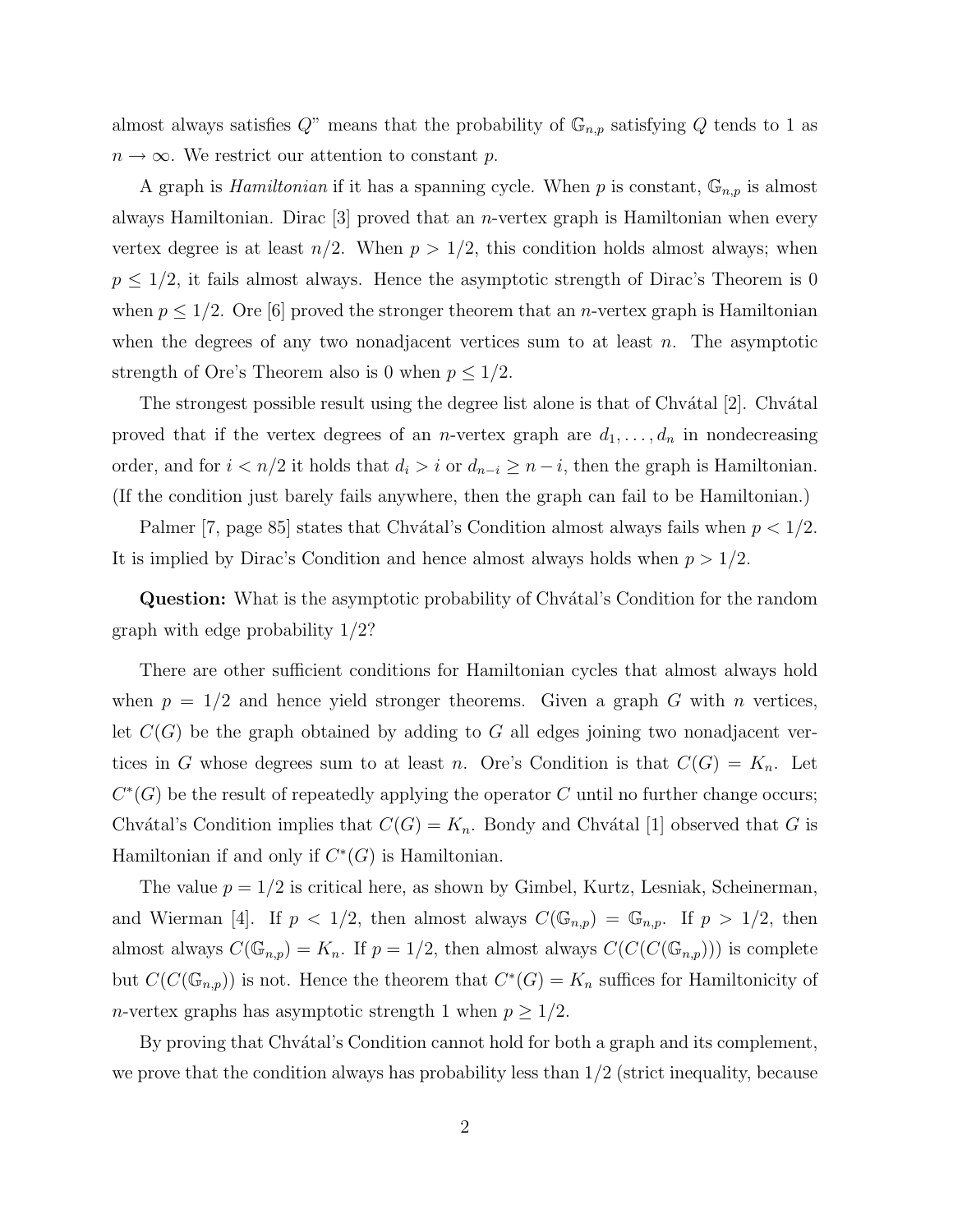it fails for both G and  $\overline{G}$  when each has a vertex of degree at most 1). Since the degree list is almost always constant for a while near the middle, the asymptotic probability may rest on the probability that Chvátal's Condition fails at the middle values. When *n* is even, by complementation  $d_{n/2-1} \geq n/2$  with probability nearly 1/2. When *n* is odd, however, Brendan McKay observes that the asymptotic probability of  $d_{(n-1)/2}$  $d_{(n+1)/2} = d_{(n+3)/2} = (n-1)/2$  (for both G and  $\overline{G}$ ) is a nontrivial constant (bounded away from 1) that can be determined by the method in [5]; this bounds the asymptotic probability of Chvátal's Condition below  $1/2$  when n is odd.

## **Theorem 1** If a graph  $G$  with at least three vertices satisfies Chvátal's Condition, then  $\overline{G}$  does not.

**Proof.** Let n be the order of G. Let  $d_1, \ldots, d_n$  be the vertex degrees, indexed so that  $d_1 \leq \cdots \leq d_n$ . Let  $d'_1$  $d'_1, \ldots, d'_n$  be the vertex degrees of  $\overline{G}$ , also indexed in nondecreasing order, so that  $d'_{n+1-i} = n-1-d_i$ . Chvátal's Condition for G states that if  $i < n/2$ , then  $d_i > i$  or  $d_{n-i} \geq n-i$ .

The claim is easy to show for odd  $n$ , so we show this first in order to simplify notation for the other case. Consider  $i = (n-1)/2$ , so  $n - i = (n+1)/2$ . If  $d_{(n-1)/2} > (n-1)/2$ , then  $d_{(n+1)/2} \ge (n+1)/2$ , so we may assume the latter condition. This in turn implies  $d'_{(n+1)/2} \leq (n-3)/2$ , which also implies  $d'_{(n-1)/2} \leq (n-3)/2$ . Hence  $\overline{G}$  fails Chvátal's Condition at  $i = (n-1)/2$ .

Now consider *n* even. Let  $j = \max\{i: d_i > i \text{ and } i < n/2\}$  Such an index exists, since  $d_1 \leq 1$  implies  $d_n \geq d_{n-1} \geq n-1$  by Chvátal's Condition for G, but this contradicts  $d_1 \leq 1$ .

If  $j = n/2 - 1$ , then  $d_{n/2-1} \geq n/2$ , so complementation yields  $d'_{n/2+2} \leq n/2 - 1$ . Hence also  $d'_{n/2+1} \leq n/2 - 1$  and  $d'_{n/2-1} \leq n/2 - 1$ , so Chvátal's Condition fails.

If  $j < n/2 - 1$ , then  $d_{j+1} \leq j+1$ . By Chvátal's Condition,  $d_{n-1-j} \geq n-1-j$ . Now complementation yields  $d'_{j+2} \leq j$ , and hence also  $d'_{j} \leq j$ . If Chvátal's Condition holds for  $\overline{G}$ , then  $d'_{n-j} \geq n-j$ . Now complementation yields  $d_{j+1} \leq j-1$ . This implies  $d_j < j$ , which contradicts the choice of  $j$ .